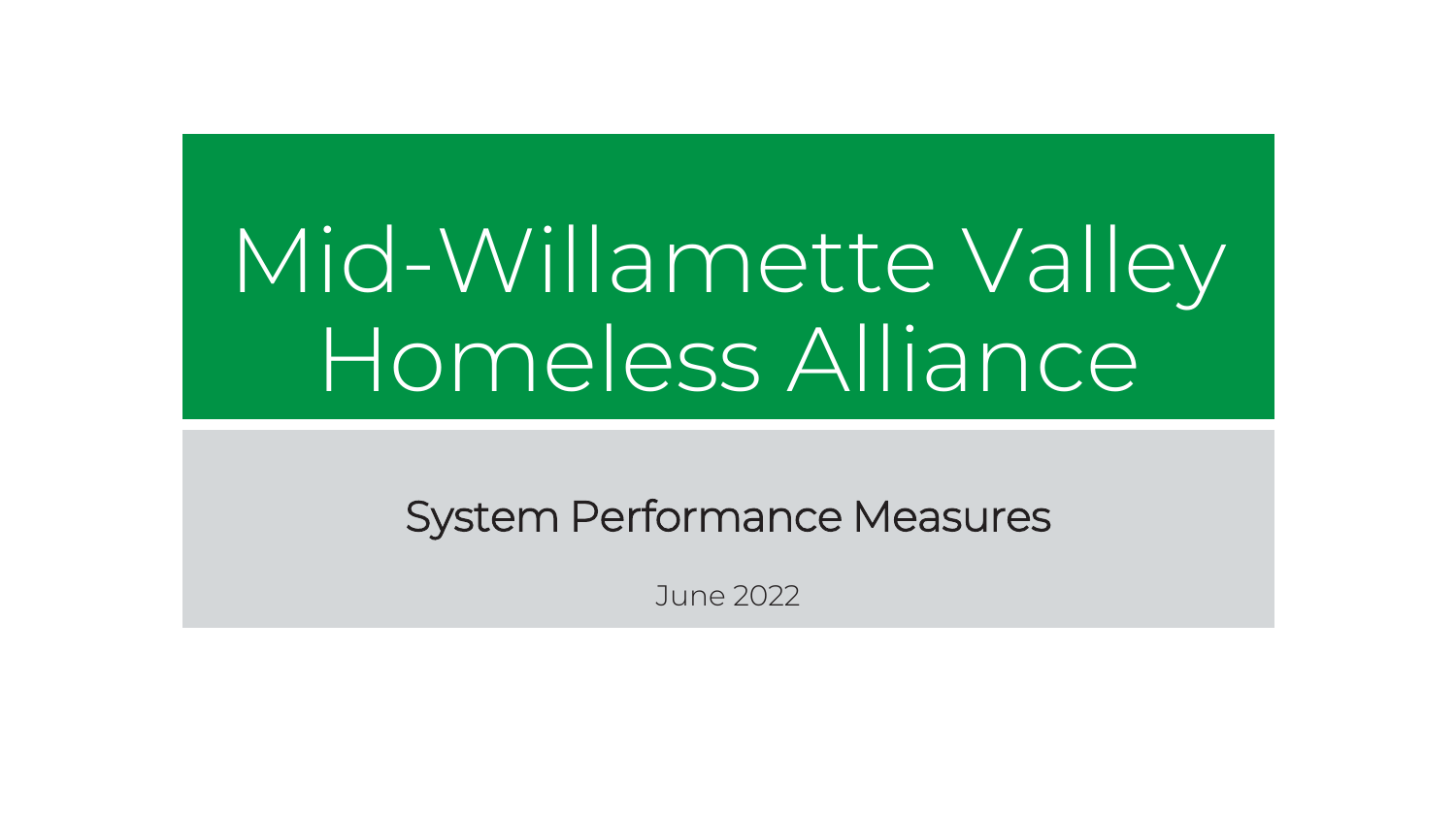# SYSTEM PERFORMANCE MEASURES (SPMs)

- MEASURE 1: Length of Time Persons Remain Homeless
- MEASURE 2: Return to Homelessness
- MEASURE 3: Number of Homeless Persons (PIT Count)
- MEASURE 4: Employment and Income Growth for Homeless Persons in CoC Programfunded Projects
- MEASURE 5: Number of Persons who Become Homeless for the First Time
- MEASURE 6: Homeless Prevention and Housing Placement of Persons defined by category 3 of HUD's Homeless Definition in CoC Program-funded Projects
- MEASURE 7: Successful Placement from Street Outreach and Successful Placement in or Retention of Permanent Housing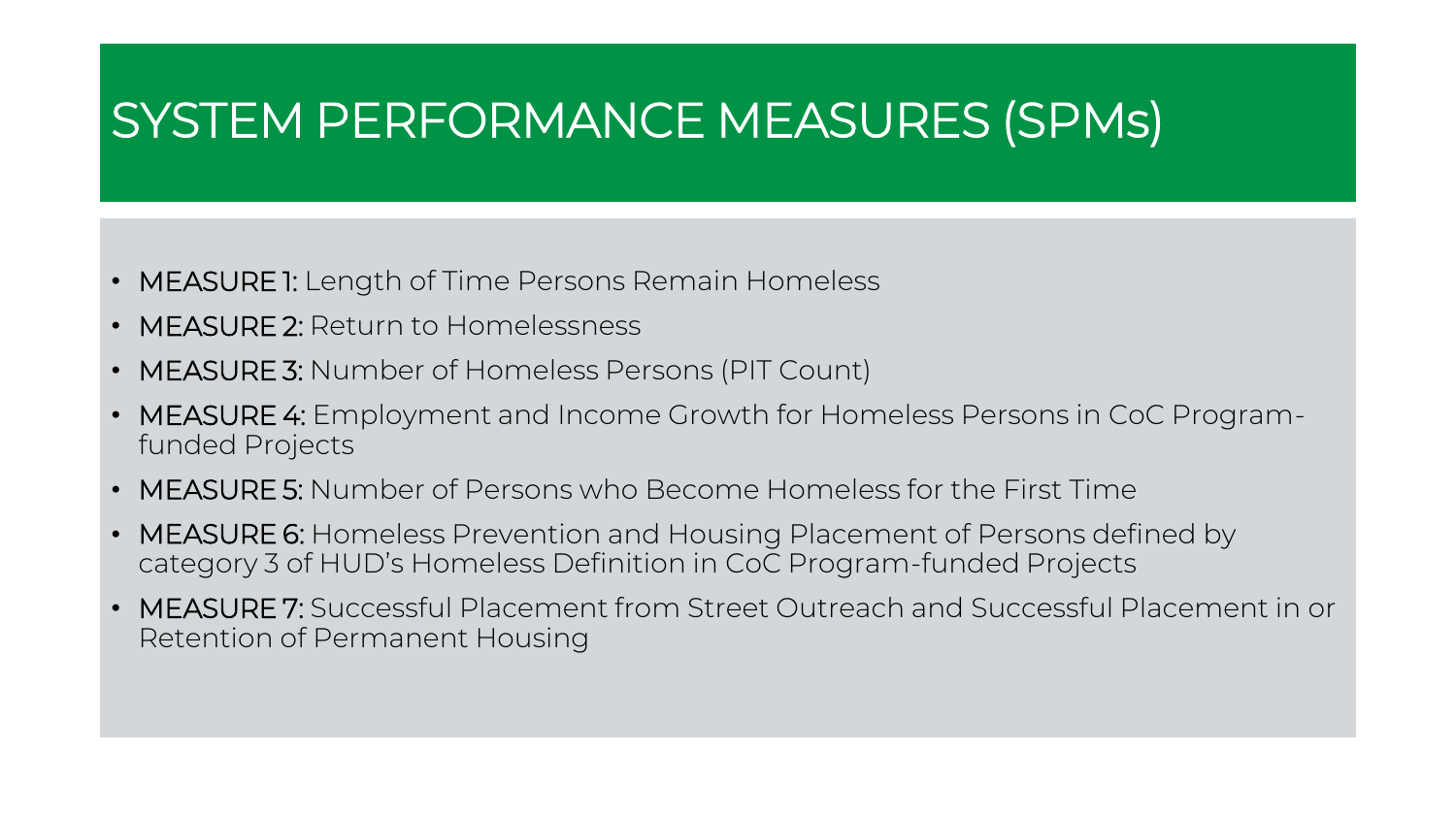### SPM 1: Length of Time Persons Remain Homeless

GOAL: To see a reduction in the average and median lengths of time people are experiencing homelessness from one year to the next.

A critical sign that the homeless service system is working efficiently is that people experiencing homelessness move quickly into a permanent housing.

HUD measures this by looking at the average and median length of time people spend in homeless situations and then determines if that time period is getting shorter, staying the same, or getting longer.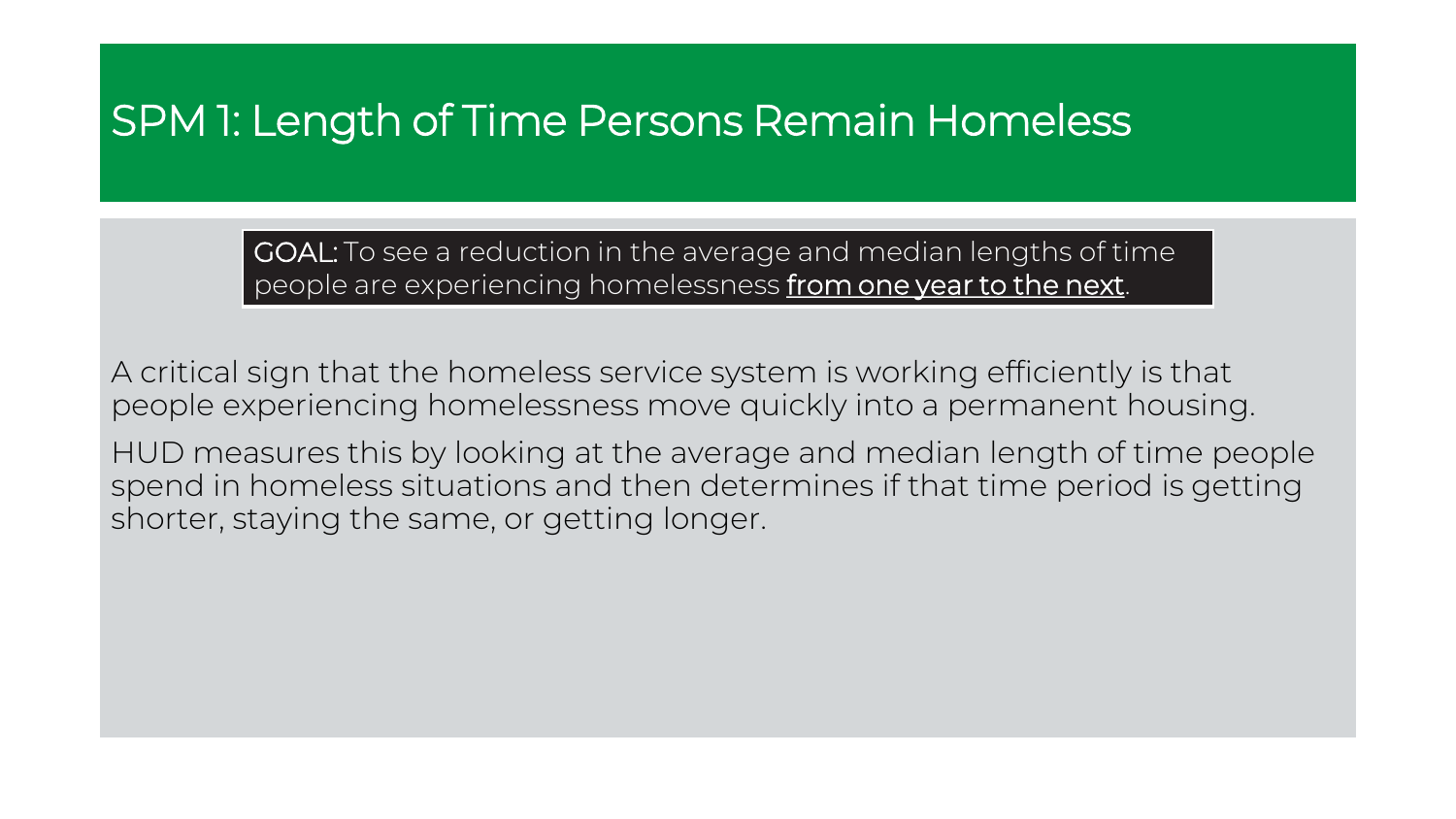#### **Average Days Homeless**

₩

i

ဂ

The average cumulative, unduplicated number of days that households were served in ES, SH, or TH projects; and days in RRH or PSH prior to move-in.

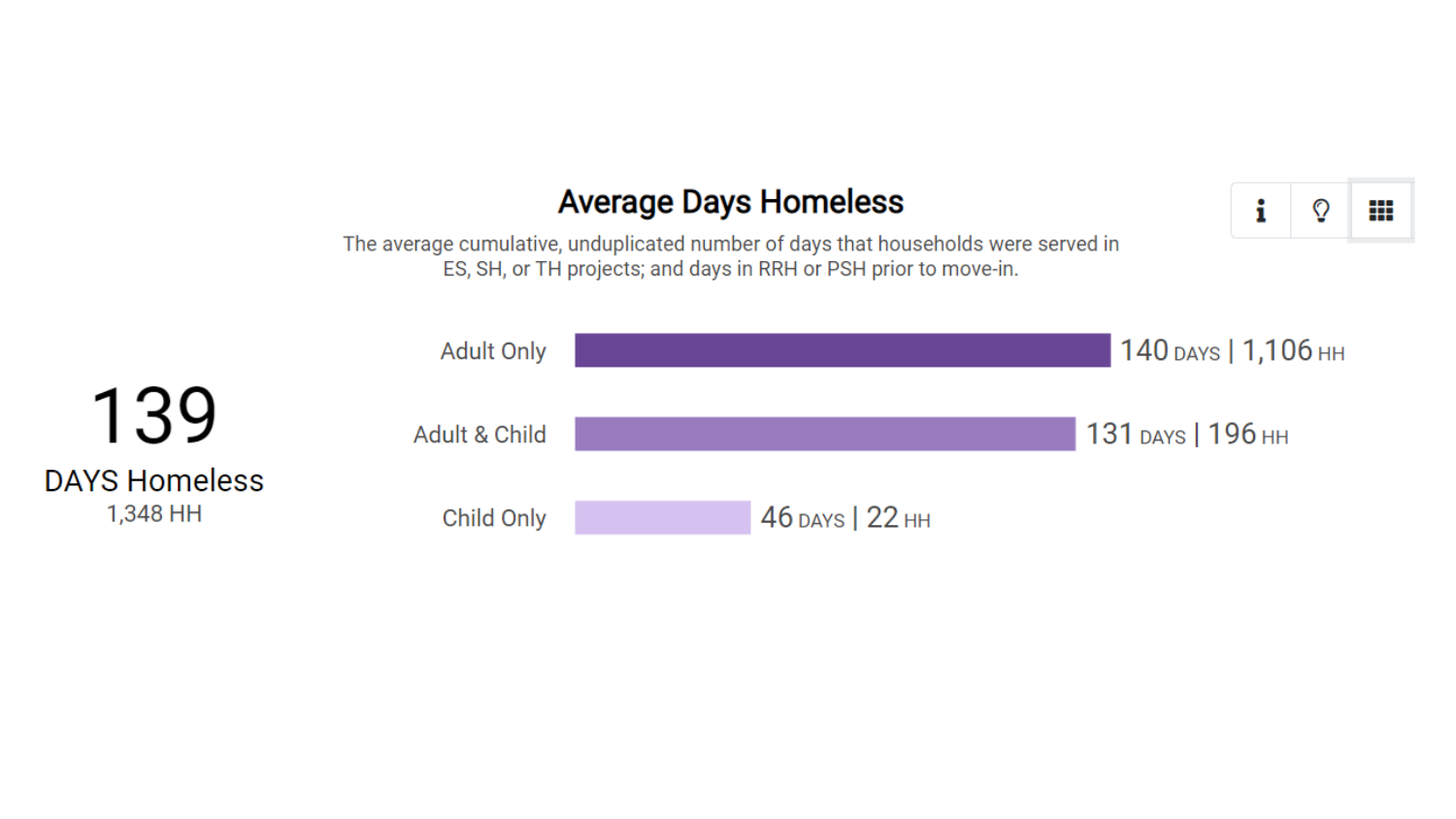#### **Time Distribution of Days Homeless**



Average cumulative days homeless and distribution by defined time intervals for each household type.

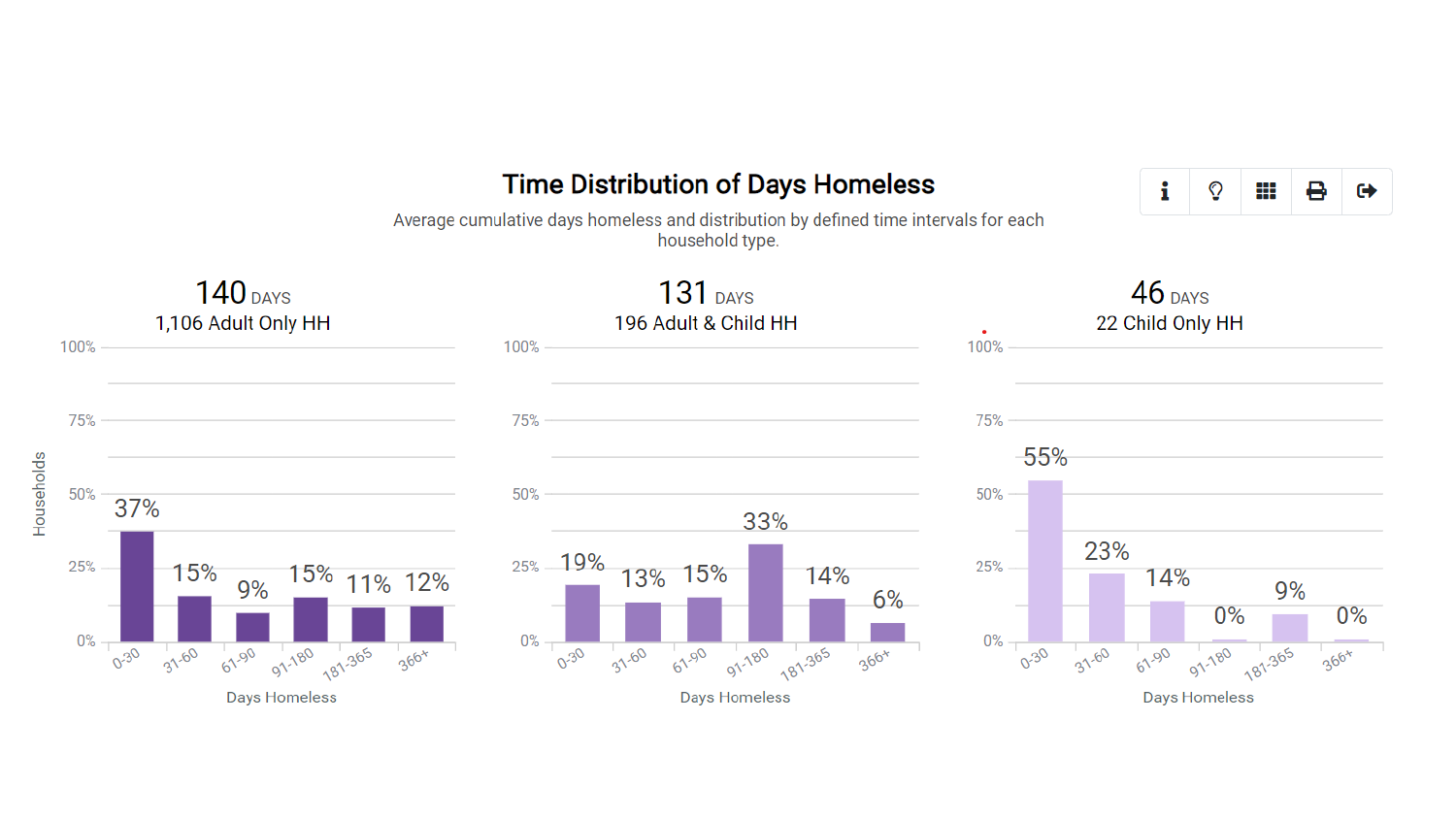### SPM 2: Return to Homelessness

GOAL: Have people exit the CoC system and not return.

SPM 2 examines the percentage of people who move to permanent housing after being homeless, THEN end up experiencing homelessness again (served in homeless program) within the next 6, 12, and 24 months.

HUD looks for reductions in that percentage from one year to the next.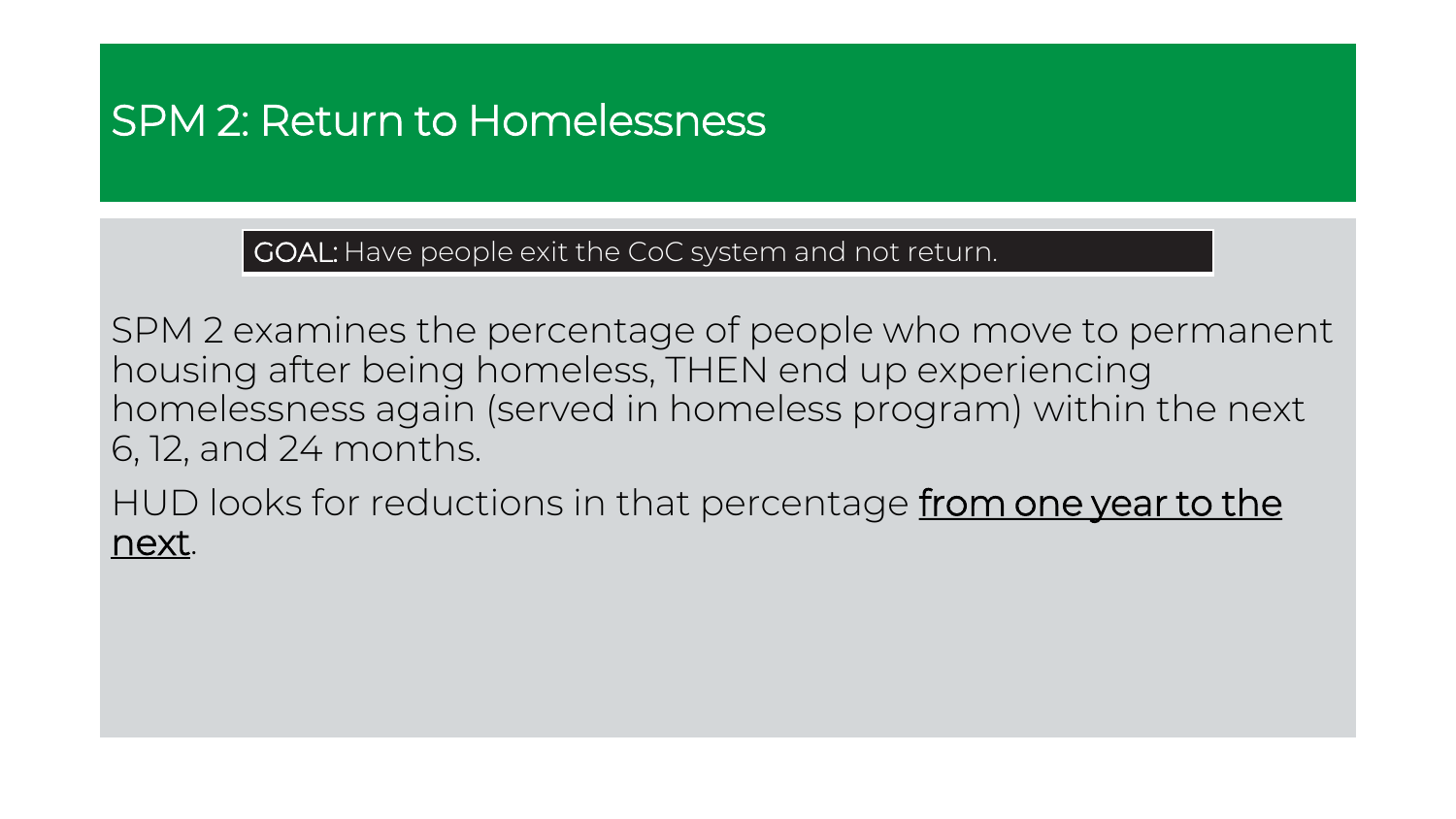#### **Returns to the Homeless System**

Percent of households that returned to the homeless system within six months of exiting to a permanent destination. Results are shown for the exit cohort selected in the dropdown.

HH that Exited in the 12 mo prior to the Current Report Period



i  $\mathbf{\mathcal{Q}}$ 

 $\checkmark$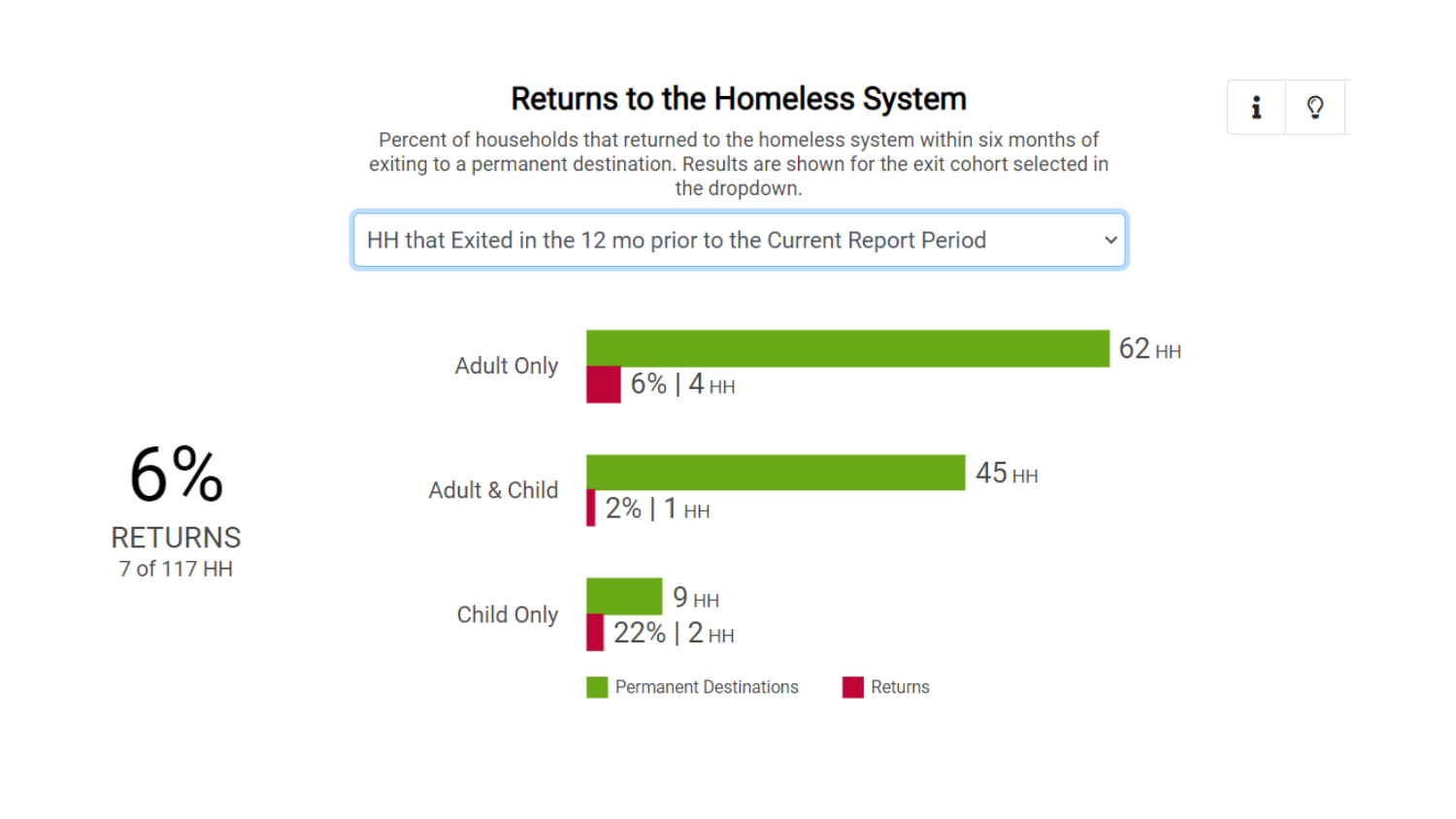### SPM 3: Number of Homeless Persons

GOAL: To see reductions in the total number of people who are homeless from one year to the next.

This measure counts homelessness in two ways:

Point-in-Time count (PIT) that shows how many people are homeless on a single day, and

An annual count using HMIS data, which shows how many people are homeless over the course of a year.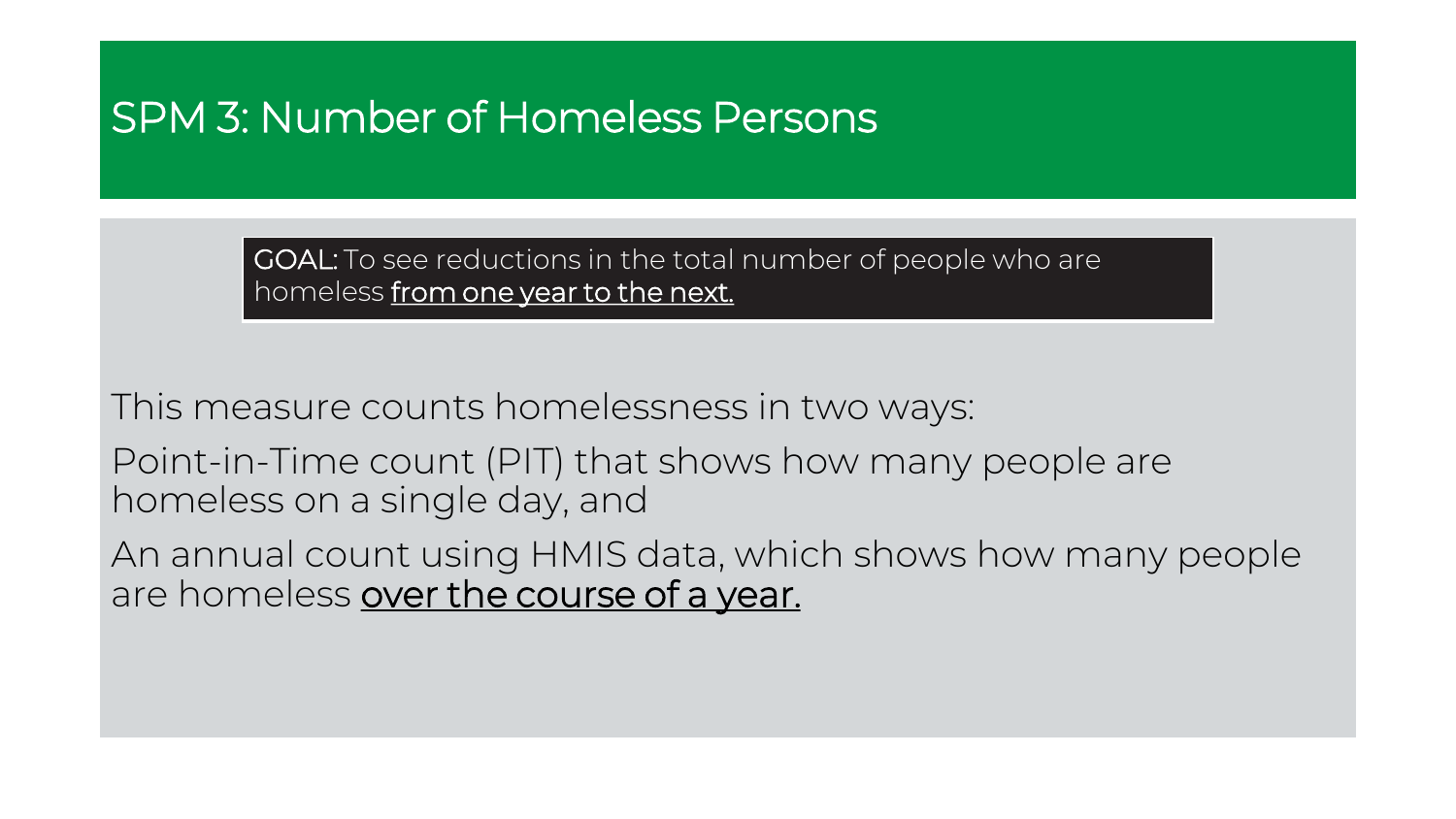#### **Metric 3.2 - Change in Annual Counts**

This measures the change in annual counts of sheltered homeless persons in HMIS.

|                                                         | Submitted<br>FY 2020 | Revised<br>FY 2020 | FY 2021 | <b>Difference</b> |
|---------------------------------------------------------|----------------------|--------------------|---------|-------------------|
| Universe: Unduplicated Total sheltered homeless persons | 1027                 | 1150               | 1273    | 123               |
| <b>Emergency Shelter Total</b>                          | 740                  | 874                | 1065    | 191               |
| Safe Haven Total                                        | $\overline{0}$       | $\overline{0}$     | 31      | 31                |
| <b>Transitional Housing Total</b>                       | 334                  | 333                | 204     | $-129$            |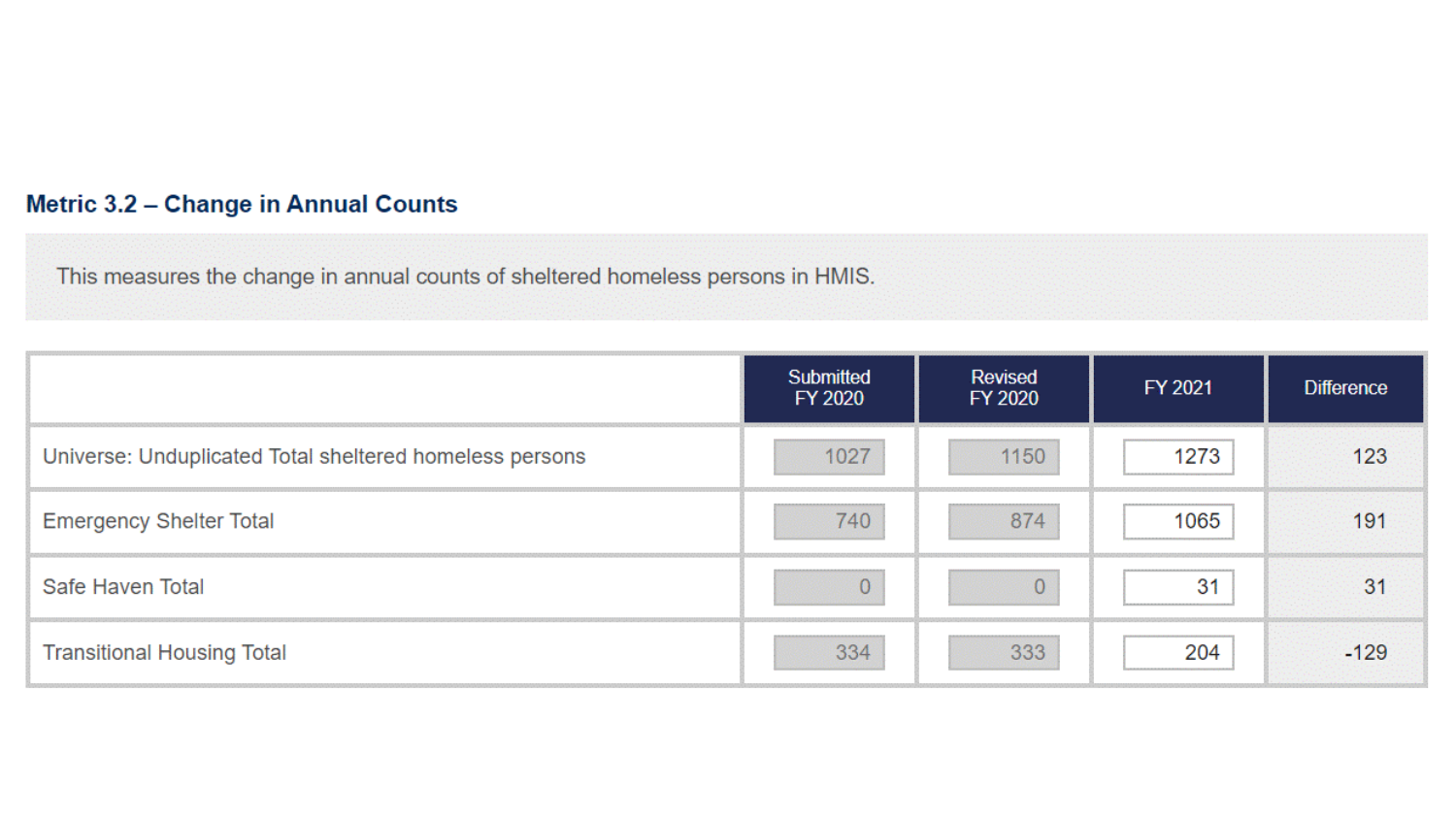### SPM 4: Employment and Income Growth for Homeless Persons

GOAL: Maximizing cash income.

This measure looks at employment income and other sources of cash income.

HUD is interested in whether people increase their income during their time in the homeless system. When the system can help people maximize their income, then they're better able to stay in their housing.

Tracking income is only required for projects funded through the CoC program, so only a few of our permanent supportive housing and rapid re-housing are in this measure.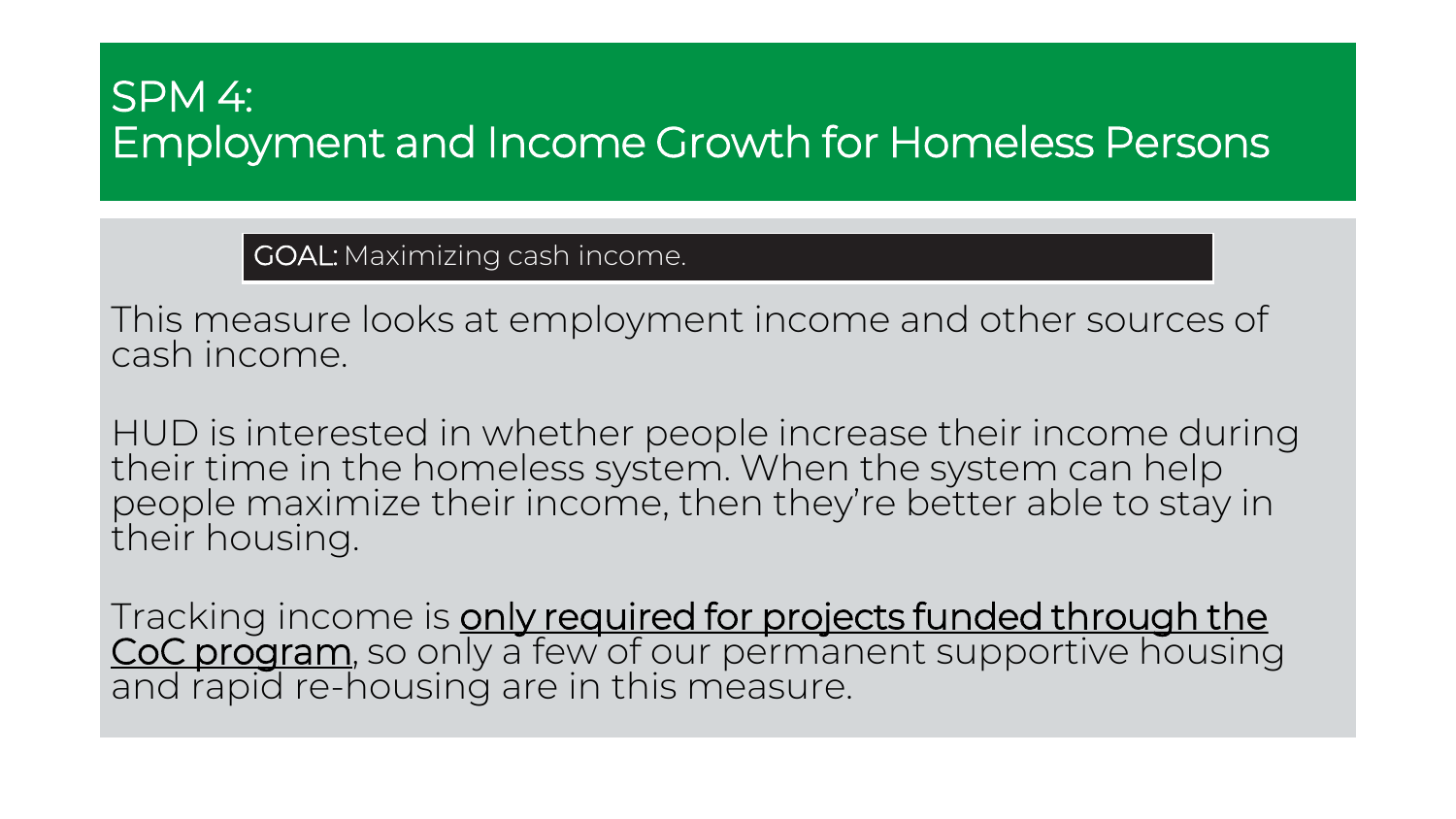#### Metric 4.5 - Change in non-employment cash income for adult system leavers

|                                                                       | Submitted<br>FY 2020 | Revised<br>FY 2020 | FY 2021 | <b>Difference</b> |
|-----------------------------------------------------------------------|----------------------|--------------------|---------|-------------------|
| Universe: Number of adults who exited (system leavers)                | 28                   | 25                 | 28      | 3                 |
| Number of adults who exited with increased non-employment cash income | 5                    | 5                  | 6       |                   |
| Percentage of adults who increased non-employment cash income         | 18%                  | 20%                | 21%     | 1%                |

#### Metric 4.6 - Change in total income for adult system leavers

|                                                         | Submitted<br>FY 2020 | Revised<br>FY 2020 | FY 2021 | <b>Difference</b> |
|---------------------------------------------------------|----------------------|--------------------|---------|-------------------|
| Universe: Number of adults who exited (system leavers)  | 28                   | 25                 | 28      |                   |
| Number of adults who exited with increased total income | 6                    | 6                  |         |                   |
| Percentage of adults who increased total income         | 21%                  | 24%                | 25%     | 1%                |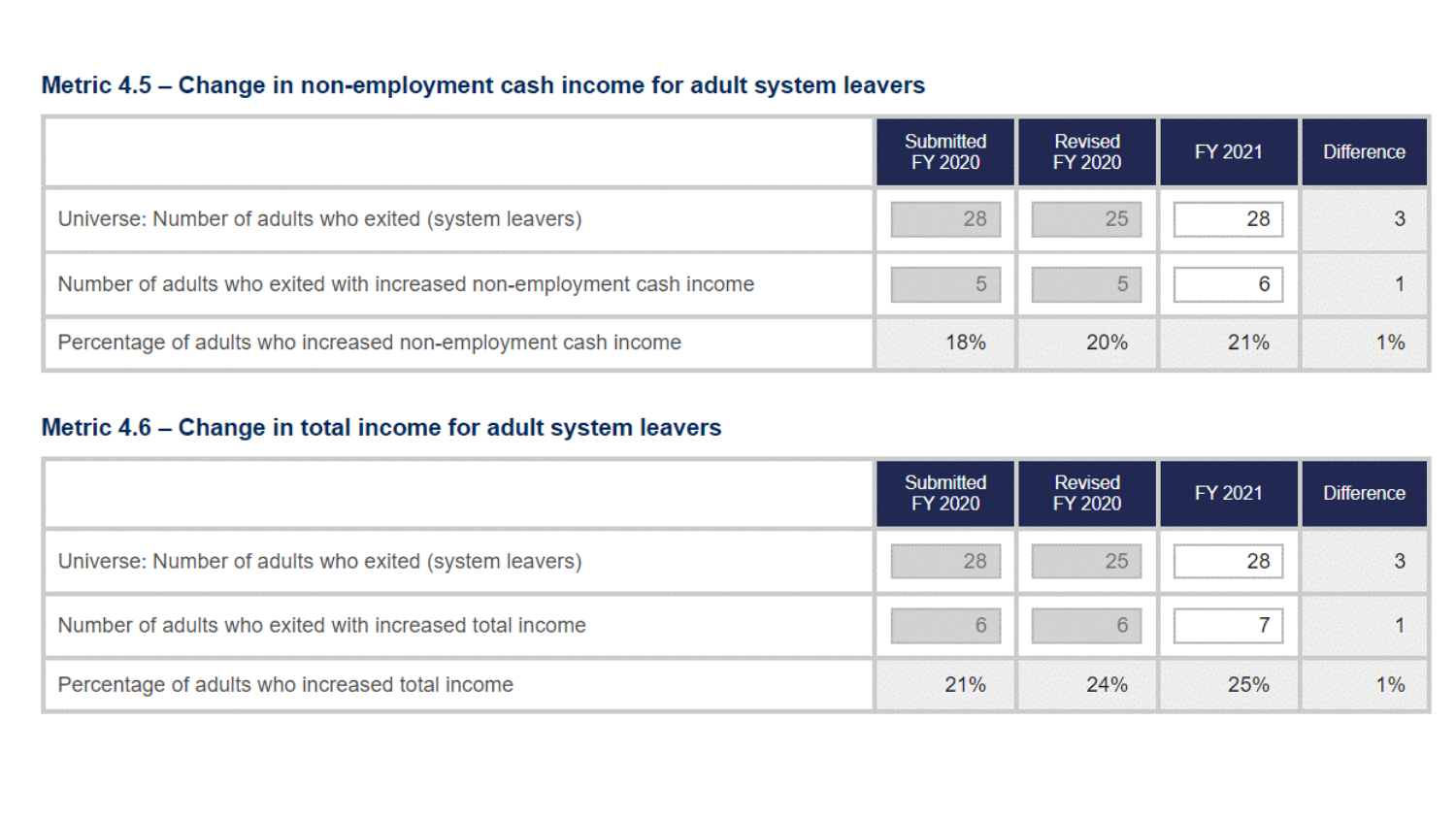### SPM 5: Number of Persons who Become Homeless for the First Time

GOAL: To reduce **every year** the number of people who become homeless for the first time.

"First time homeless" means a person who has not been served by the community's homeless system in the two years prior to an entry into that homeless system.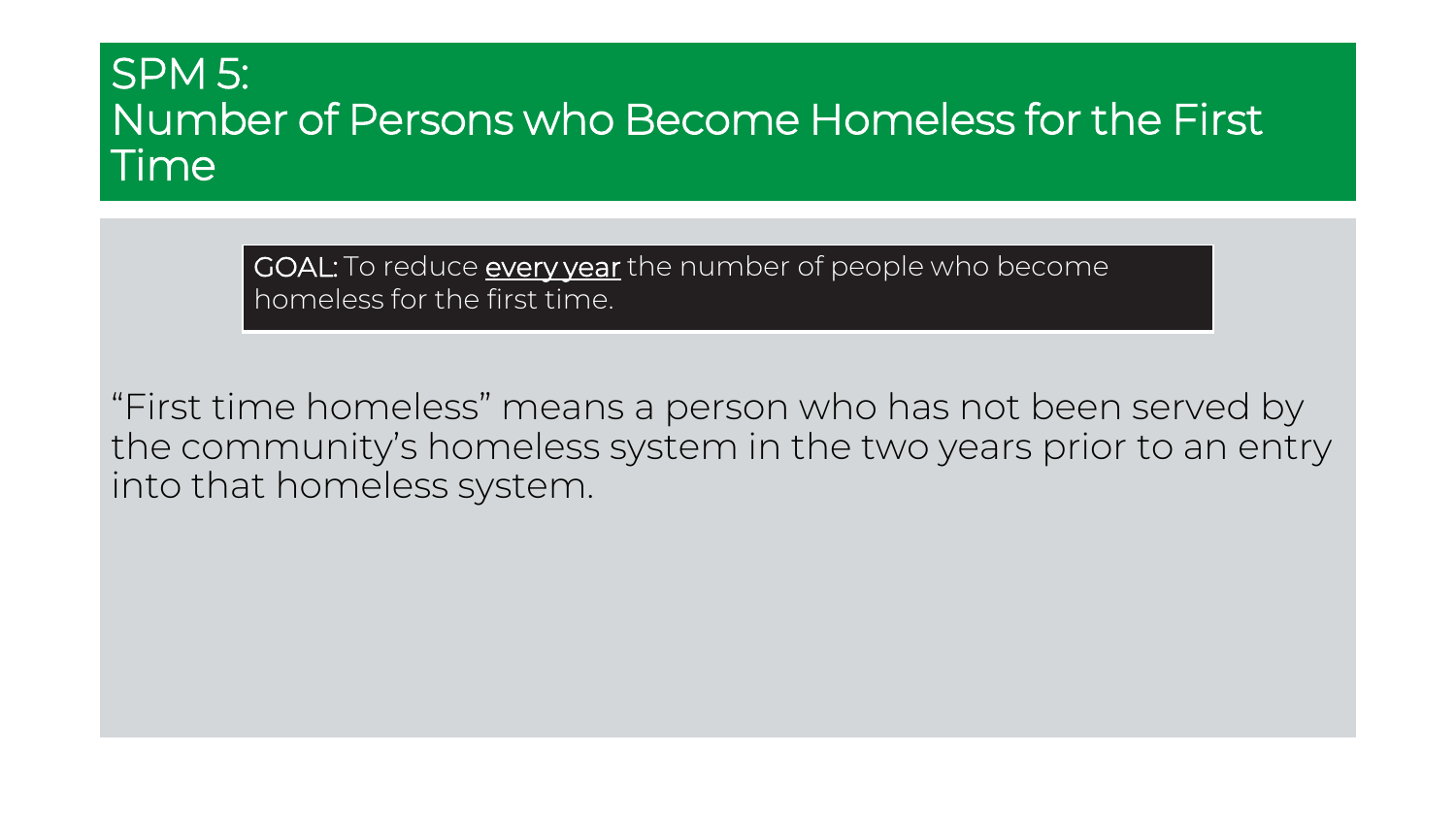#### Metric 5.1 - Change in the number of persons entering ES, SH, and TH projects with no prior enrollments in HMIS

|                                                                                                                                                                                   | Submitted<br>FY 2020 | <b>Revised</b><br>FY 2020 | FY 2021 | <b>Difference</b> |
|-----------------------------------------------------------------------------------------------------------------------------------------------------------------------------------|----------------------|---------------------------|---------|-------------------|
| Universe: Person with entries into ES, SH or TH during the reporting period.                                                                                                      | 1113                 | 1269                      | 1248    | $-21$             |
| Of persons above, count those who were in ES, SH, TH or any PH within 24 months<br>prior to their entry during the reporting year.                                                | 242                  | 251                       | 277     |                   |
| Of persons above, count those who did not have entries in ES, SH, TH or PH in the<br>previous 24 months. (i.e. Number of persons experiencing homelessness for the first<br>time) | 871                  | 1018                      | 971     | $-47$             |

#### Metric 5.2 - Change in the number of persons entering ES, SH, TH, and PH projects with no prior enrollments in HMIS

|                                                                                                                                                                                    | Submitted<br>FY 2020 | Revised<br>FY 2020 | FY 2021 | <b>Difference</b> |
|------------------------------------------------------------------------------------------------------------------------------------------------------------------------------------|----------------------|--------------------|---------|-------------------|
| Universe: Person with entries into ES, SH, TH or PH during the reporting period.                                                                                                   | 1399                 | 1689               | 1763    | 74                |
| Of persons above, count those who were in ES, SH, TH or any PH within 24 months<br>prior to their entry during the reporting year.                                                 | 272                  | 301                | 418     | 117               |
| Of persons above, count those who did not have entries in ES, SH, TH or PH in the<br>previous 24 months. (i.e. Number of persons experiencing homelessness for the first<br>time.) | 1127                 | 1388               | 1345    |                   |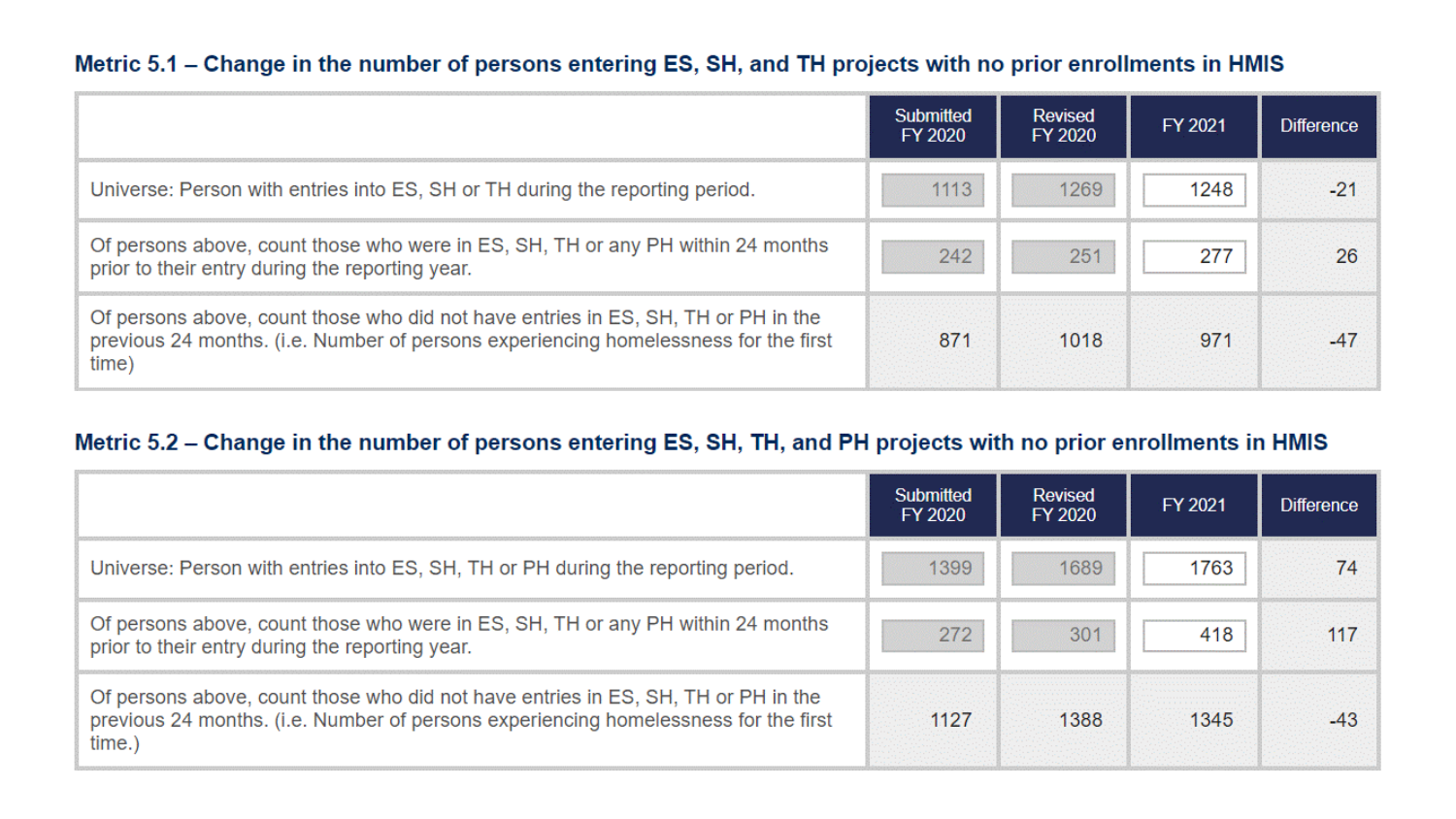#### SPM 6: Homelessness Prevention and Housing Placement of Persons Defined by Category 3 of HUD's Homeless Definition

This measure is required only for the CoCs who have been approved by HUD to serve persons who are homeless under Category 3 of the Homeless Definition; currently no CoCs have been approved.

Without HUD's approval, people who are homeless under Category 3 are ineligible for CoC program-funded housing and services.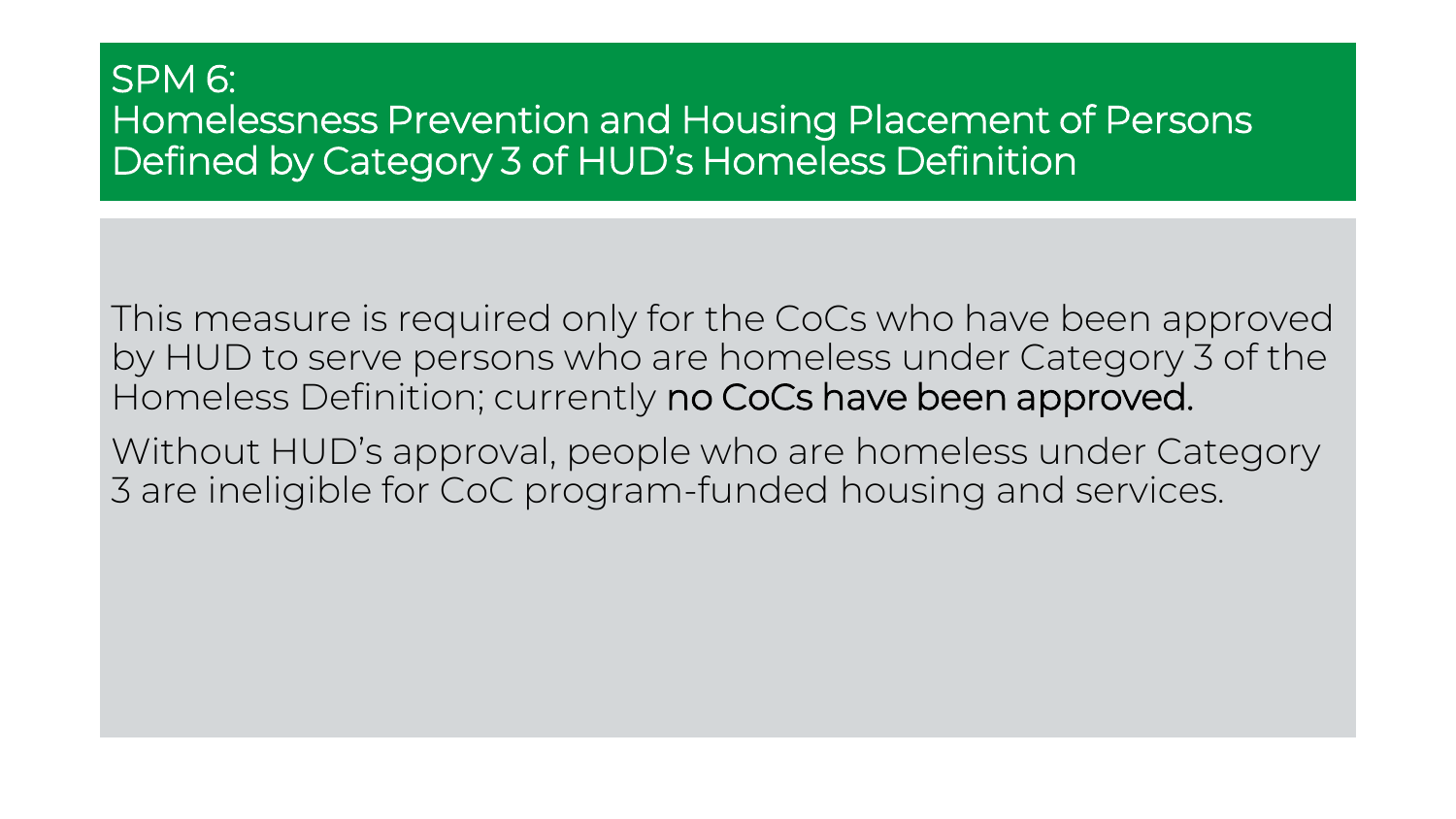## SPM 7: Successful Placement from Street Outreach and Successful Placement in or Retention of Permanent Housing

GOAL: Moving people from homelessness to permanent housing.

Measures positive movement out of the homeless system

- Movement off the streets from Street Outreach (Metric 7a.1)
- Movement into PSH from ES, SH, TH, and RRH (metric 7b.1)
- Retention or exits to PH from PH (other than PH-RRH)

7a.1 = **CHANGE** in SO exits to temporary destinations, some institutional destinations, & PH

7b.1 = **CHANGE** in ES, SH, TH, and PH-RRH exits to permanent housing destinations

7b.2 = CHANGE in PH exits to permanent housing destinations or retention of PH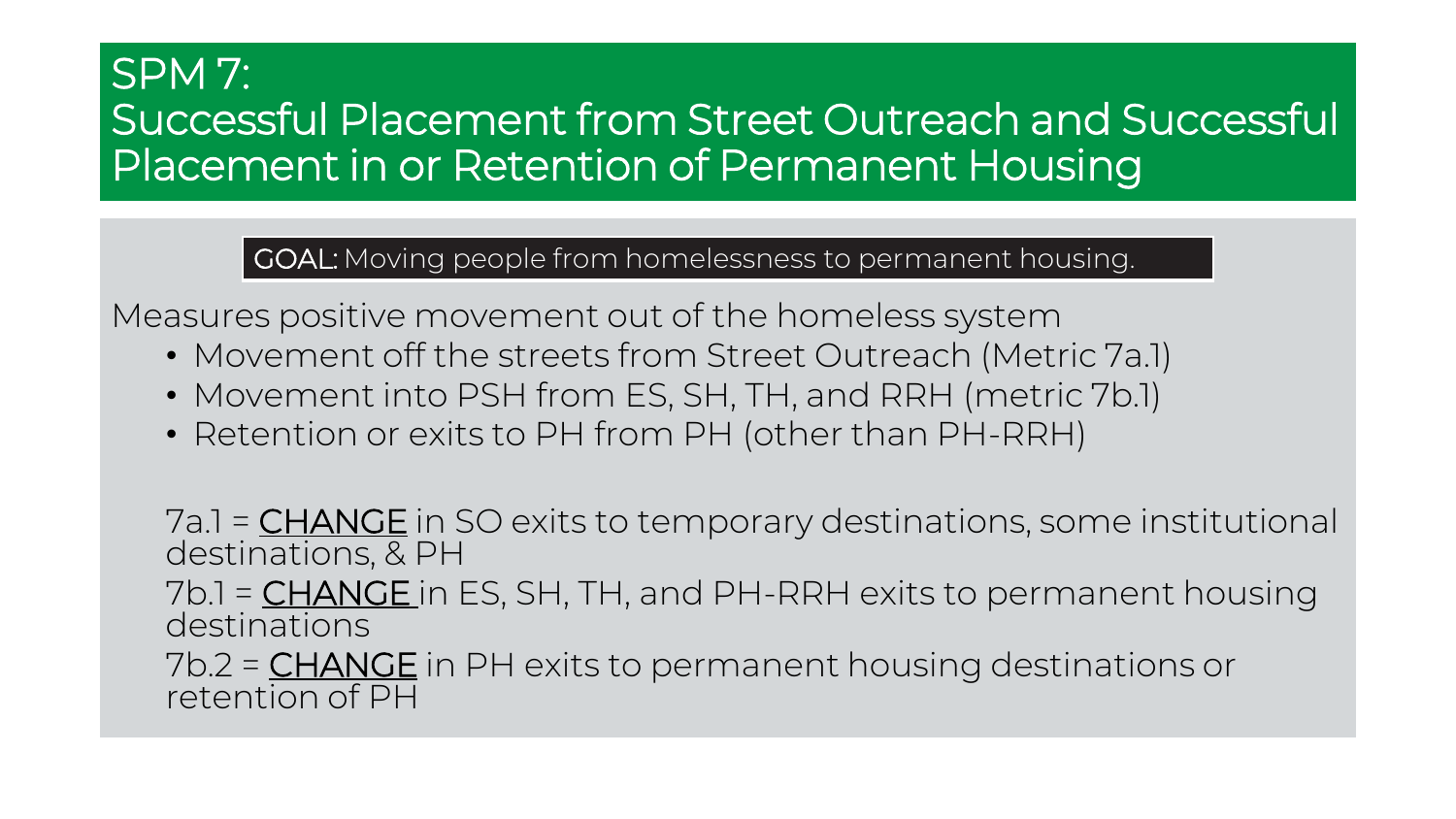